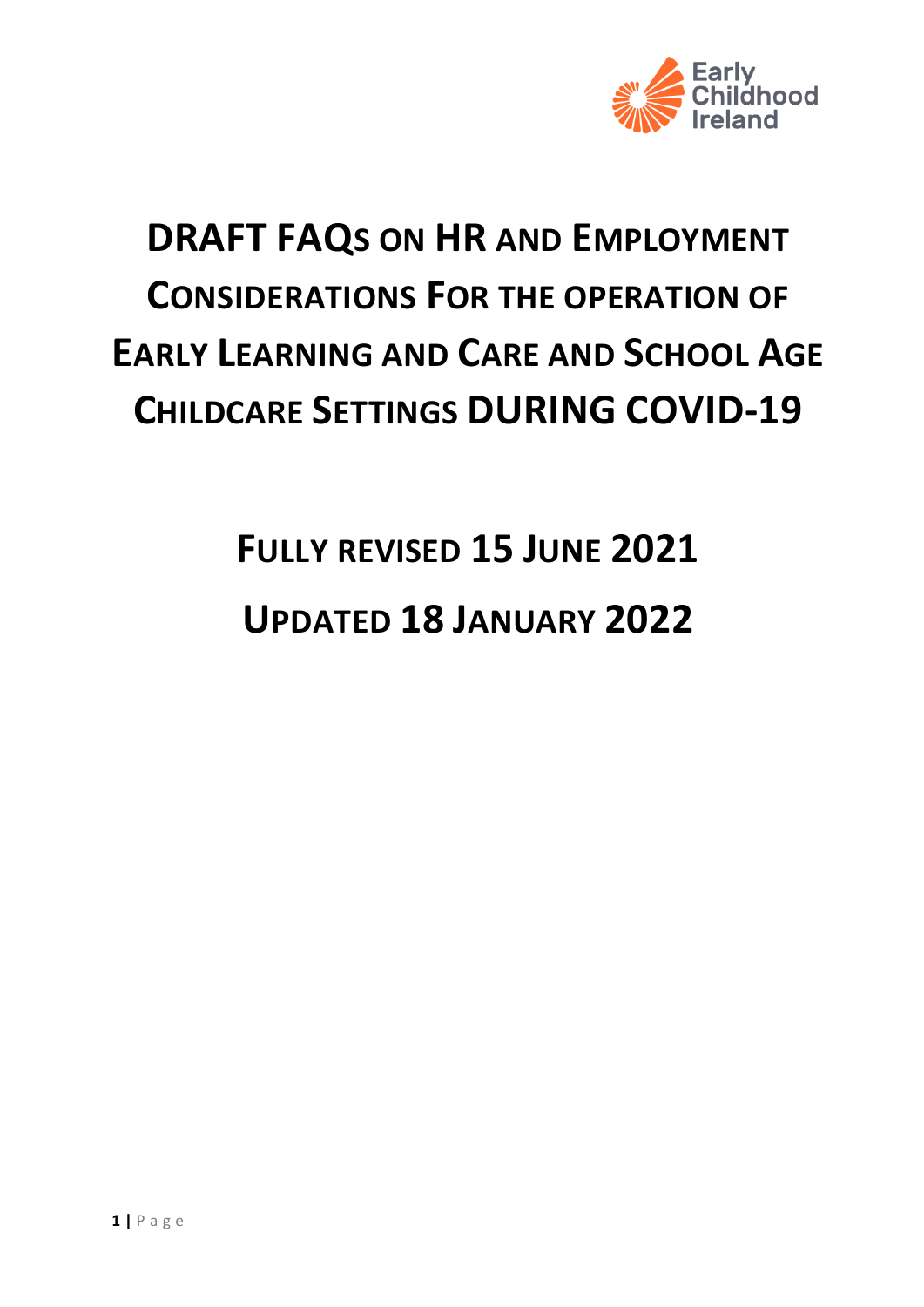

# Contents

| 1.            |                                                                                                                                                                                             |  |  |  |
|---------------|---------------------------------------------------------------------------------------------------------------------------------------------------------------------------------------------|--|--|--|
| 2.            | What is the Work Safely Protocol - National Protocol for Employers and Workers?5                                                                                                            |  |  |  |
| 3.            |                                                                                                                                                                                             |  |  |  |
| 4.            | What type of Face Masks should employers make available for their staff? 5                                                                                                                  |  |  |  |
| 5.            |                                                                                                                                                                                             |  |  |  |
| 6.            |                                                                                                                                                                                             |  |  |  |
| 7.            |                                                                                                                                                                                             |  |  |  |
| 8.            |                                                                                                                                                                                             |  |  |  |
| 9.<br>EWSS? 7 | If a staff member has been diagnosed with COVID-19, or has to restrict their movements<br>(stay at home) or self-isolate due to being notified as a close contact, should I pay them on the |  |  |  |
| 10.           | Do I pay a staff member that is absent for 5 days because they are a household close contact                                                                                                |  |  |  |
| 11.           | If a staff member cannot come to work for health reasons, are they to be paid? What should                                                                                                  |  |  |  |
| 12.           | Our staff member has handed in their notice and advised they will not be returning to work                                                                                                  |  |  |  |
| 13.           | A number of staff in my service have mentioned that they are considering travelling abroad.                                                                                                 |  |  |  |
| 14.           | I am worried that my staff are not adhering to COVID-19 regulations outside the service and                                                                                                 |  |  |  |
| 15.           | If an employee has not returned to work due to health reasons or they are self-isolating or<br>restricting their movements can I make them take this as annual leave then?                  |  |  |  |
| 16.           | How do you deal with staff anxiety about working during the COVID-19 pandemic? 9                                                                                                            |  |  |  |
| 17.           | What if a staff member confirms they are vulnerable/lives with someone who is? 10                                                                                                           |  |  |  |
| 18.           | What do I do if a staff member is unhappy or has a concern in relation to their work or their                                                                                               |  |  |  |
| 19.           | Should I facilitate staff with paid time off work to attend their vaccination appointments? .11                                                                                             |  |  |  |
| 20.           | I have staff who do not want to take the COVID-19 Vaccine, what should I do? 12                                                                                                             |  |  |  |
| 21.           | Can we use Rapid Antigen Diagnostic Tests (RADTs) in our setting?  12                                                                                                                       |  |  |  |
| 22.           | Can I employ students with Garda vetting if I am short staffed during this time? 13                                                                                                         |  |  |  |
| 23.           |                                                                                                                                                                                             |  |  |  |
| 24.           | What do you do if a staff member is off on sick leave due to Covid-19 and then wants to                                                                                                     |  |  |  |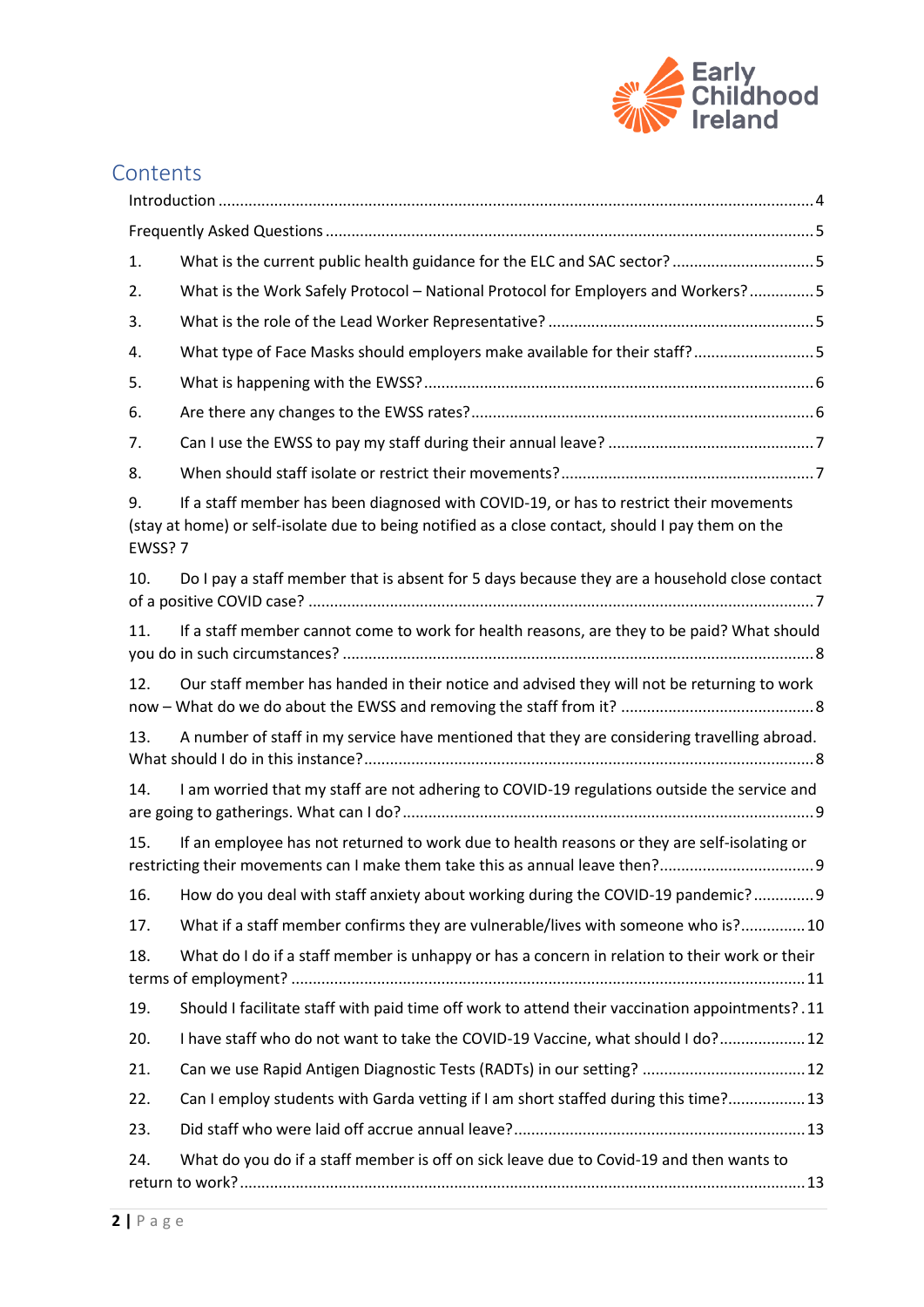

| 25. | We have a staff member who is returning to the setting after period of maternity leave, can |  |
|-----|---------------------------------------------------------------------------------------------|--|
|     |                                                                                             |  |
|     | 26. Staff who are pregnant are worried about the risk to them. What do I need to do? 14     |  |
| 27. |                                                                                             |  |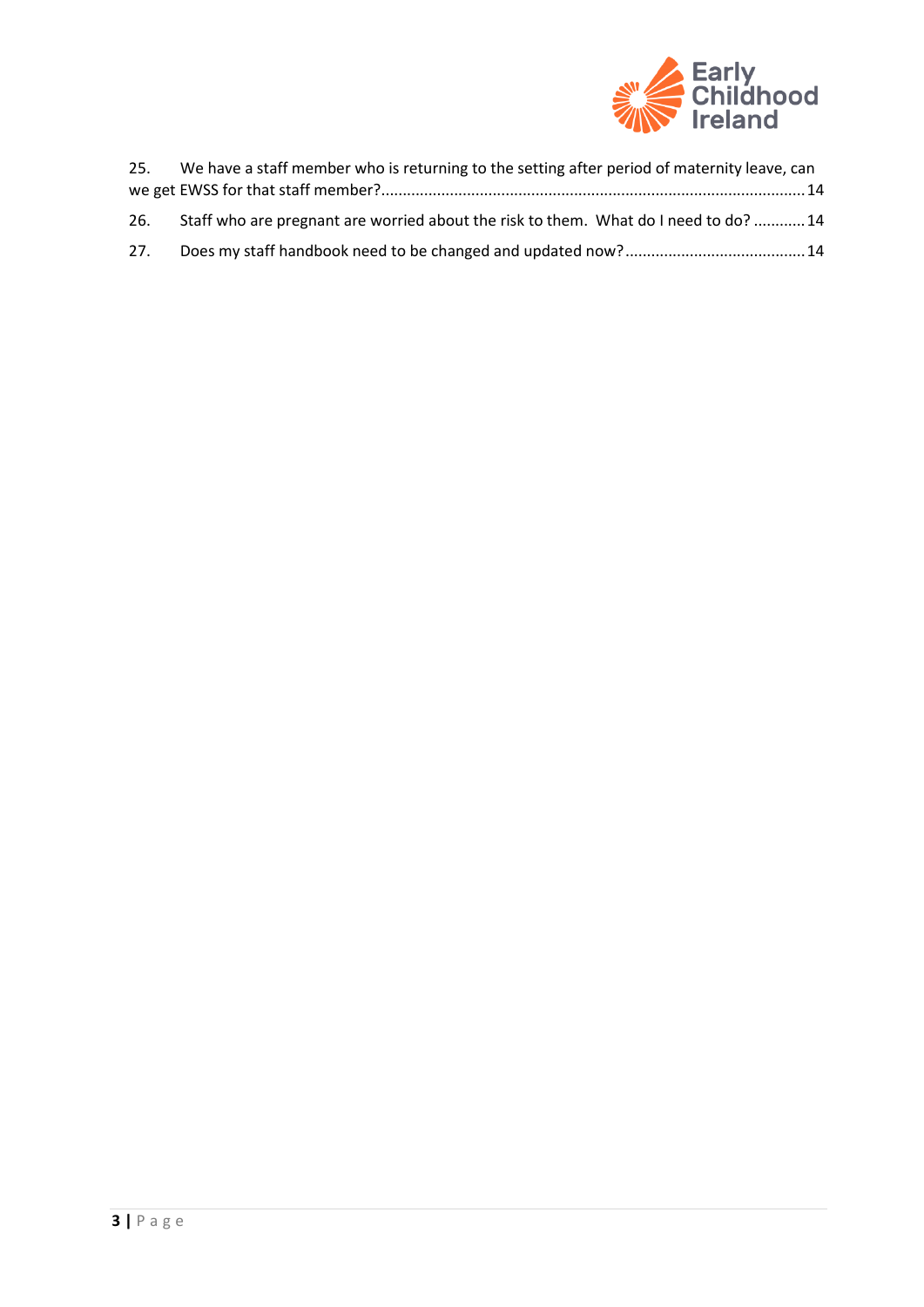

#### <span id="page-3-0"></span>Introduction

The COVID-19 Pandemic created major challenges for Ireland, and retention of valued staff has been identified by the sector as a key priority, as issupporting employers to operate in sustainable way during the COVID-19 pandemic.

All employers are encouraged to read this material and to engage proactively with the various Government supports available.

The purpose of these FAQs is to provide answers to staffing questions that employers may have.

These FAQs aim to be informative and will be added to and/or amended as more information becomes available. In the event that any further corrections need to be made, these changes will be highlighted in future versions.

Throughout this document the employer is encouraged to consult with their employees, and it should be noted that the employer should advise the employee to seek the support of their trade union if they are a member of one. It should also be noted that there is no obligation on employers to recognise Trade Unions for the purpose of negotiation, but employees do have a constitutional right to join a trade union should they wish to do so.

*These FAQs are for information purposes only and do not provide legal advice and the information provided should not be considered to be such or relied or acted upon in that regard. If you need legal advice, you should consult a suitably qualified person.*

*This document should be read in conjunction with the following [Providers FAQ](https://www.gov.ie/en/publication/c5015-faqs-updated-for-providers-of-early-learning-and-care-and-school-age-childcare-services-27-january/)*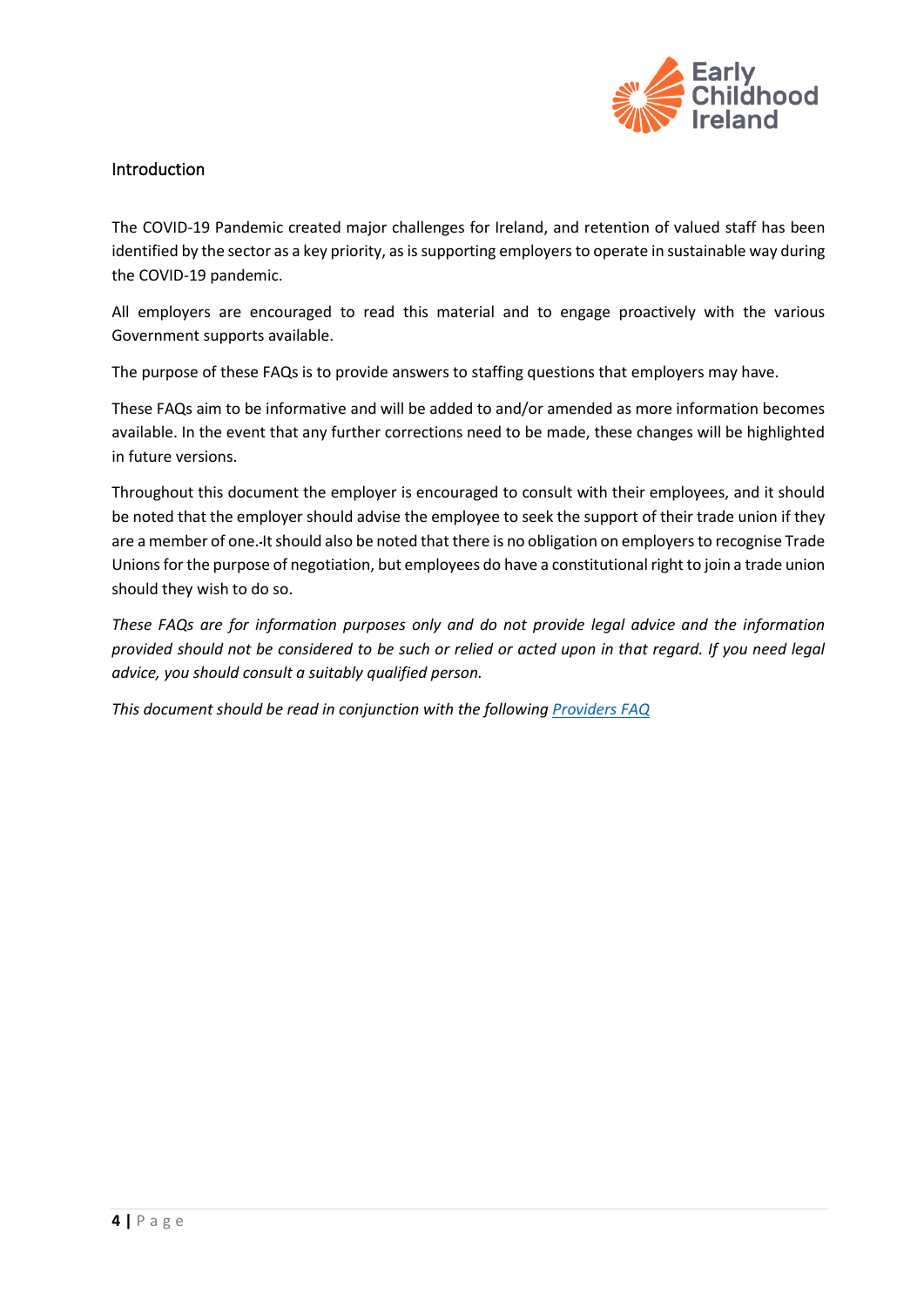

#### <span id="page-4-0"></span>Frequently Asked Questions

<span id="page-4-1"></span>1. What is the current public health guidance for the ELC and SAC sector? Th[e COVID-19 Infection Prevention and Control Guidance for Early Learning and Care and School](https://www.hpsc.ie/a-z/respiratory/coronavirus/novelcoronavirus/guidance/childcareguidance/Guidance%20for%20services%20providing%20childcare%20services.pdf)  [Age Childcare settings during the COVID-19 Pandemic](https://www.hpsc.ie/a-z/respiratory/coronavirus/novelcoronavirus/guidance/childcareguidance/Guidance%20for%20services%20providing%20childcare%20services.pdf) is the currently public health guidance for the sector. This document is reviewed and updated regularly.

Tusla Early Years Inspectorate have also released a COVID-19 guidance document which can be at the [Tusla Guidance for Early Years Settings.](https://first5.gov.ie/userfiles/files/download/a07b466a23ee69c5.pdf)

In addition[, the Isolation Quick Guides for Adults](https://www.hpsc.ie/a-z/respiratory/coronavirus/novelcoronavirus/algorithms/Isolation%20quick%20guide%20Adults%20and%20children%20from%20their%2013th%20birthday.pdf) and the [Isolation Quick Guide for Children](https://www.hpsc.ie/a-z/respiratory/coronavirus/novelcoronavirus/factsheetsandresources/Isolation%20quick%20guide%20under%2013s.pdf) are important resources in preventing the spread of COVID-19 and keeping staff and children safe. Both documents are regularly updated.

<span id="page-4-2"></span>2. What is the Work Safely Protocol – National Protocol for Employers and Workers?

The Protocol continues to offer advice and guidance for employers and workers to put infection prevention and control (IPC) and other measures in place to prevent the spread of Covid-19 in the workplace. The Work Safely Protocol also covers the measures needed to both ensure the safe operation of workplaces and the re-opening of workplaces following temporary closure. In addition, a range of checklists and templates, based on the Protocol are available on the Health and Safety Website.

Employers are reminded to review the updated Work Safely Protocol. A copy of the Protocol updated 18.11.2021 can be found here[: https://www.gov.ie/en/publication/22829a-return-to](https://www.gov.ie/en/publication/22829a-return-to-work-safely-protocol/)[work-safely-protocol/](https://www.gov.ie/en/publication/22829a-return-to-work-safely-protocol/)

#### <span id="page-4-3"></span>3. What is the role of the Lead Worker Representative?

Each workplace will appoint at least one Lead Worker Representative. Their role is to work together with the employer to assist in the implementation and monitoring of adherence to the IPC measures and to prevent the spread of COVID 19 in their workplace.

Further information and a short online course on the role of Lead Worker Representative can be found on the [HSA website.](http://www.hsa.ie/)

#### <span id="page-4-4"></span>4. What type of Face Masks should employers make available for their staff?

Employers should ensure that their staff have an adequate supply of appropriate PPE and that all staff follow the [HSE guidelines on the use of facemasks and coverings.](https://www2.hse.ie/conditions/covid19/preventing-the-spread/when-to-wear-face-covering/) The National Standards Authority of Ireland (NSAI) advise that face coverings made to the SWiFT 19 or CEN/CWA 17553 specifications be used as detailed at page 56 of the [Work Safely Protocol](https://assets.gov.ie/205016/20896268-4f5f-4dea-ac2e-2be1c65e61c2.pdf).

[Guidance for the sector](https://www.hpsc.ie/a-z/respiratory/coronavirus/novelcoronavirus/guidance/childcareguidance/Guidance%20for%20services%20providing%20childcare%20services.pdf) recommends that staff should wear a surgical mask indoors when in close proximity to children. A properly worn surgical mask offers better protection than cloth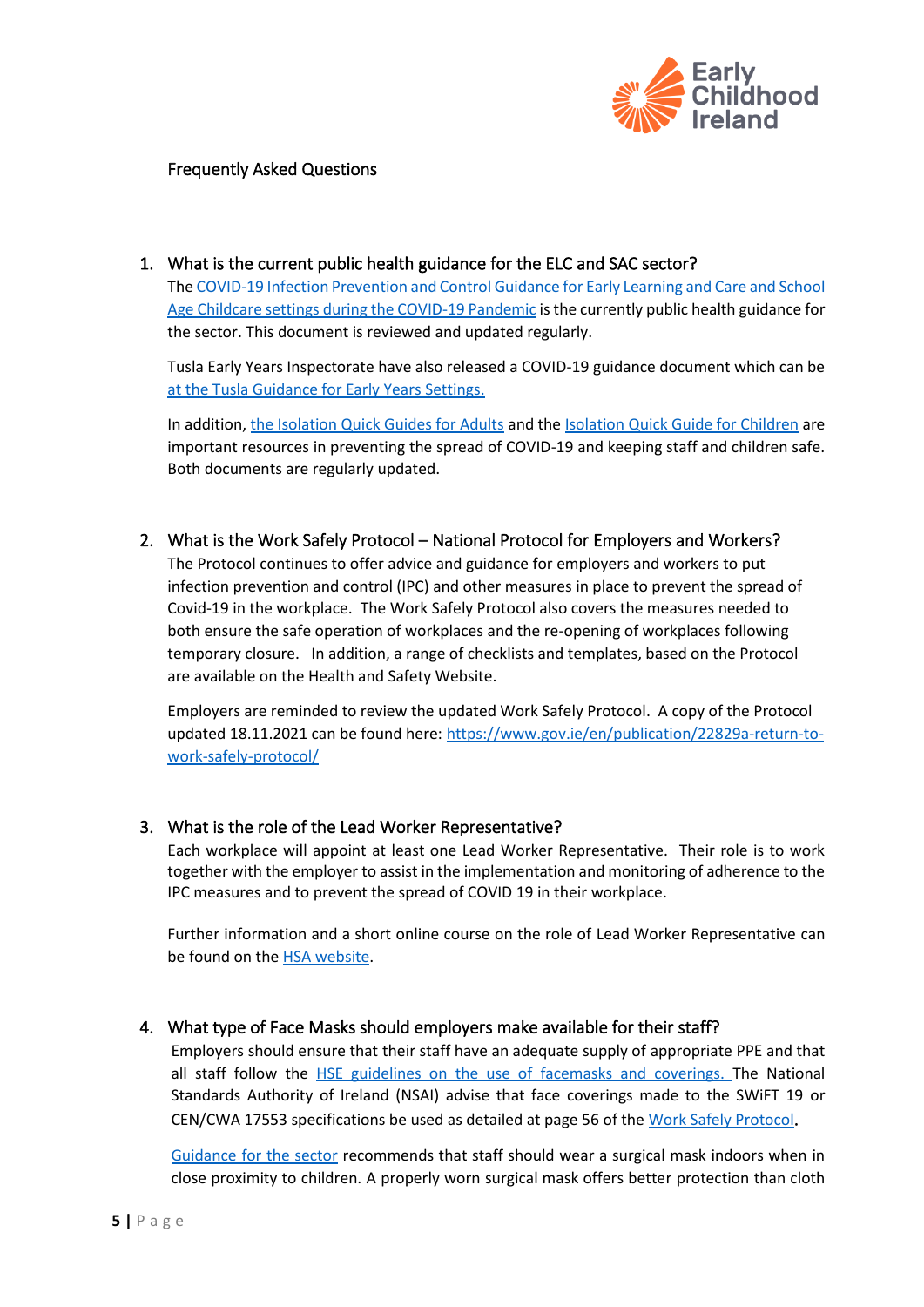

masks. In addition surgical masks or FFP2 masks are recommended in certain circumstances as per [the Isolation Quick Guide for Adults.](https://www.hpsc.ie/a-z/respiratory/coronavirus/novelcoronavirus/algorithms/Isolation%20quick%20guide%20Adults%20and%20children%20from%20their%2013th%20birthday.pdf)

The Ventilation grant, which originally closed to new applications on 7 January, has been reopened with a new closing date of 31 January. Eligible expenditure for the Ventilation grant is being extended to include PPE, providing an opportunity to source high grade surgical or FFP2 masks. Providers who have already claimed a ventilation grant will be able to claim for PPE, the extension will not just apply to new applicants. Full details and application guidelines can be found on [the Early Years Hive.](https://earlyyearshive.ncs.gov.ie/useful-links/)

#### <span id="page-5-0"></span>5. What is happening with the EWSS?

The Government ha[s recently announced](https://www.gov.ie/en/press-release/63fc8-minister-donohoe-announces-further-economic-supports-for-businesses-as-they-re-open/) that the EWSS will continue to run until 30 April 2022. Up until this date, all Tusla registered Early Learning and Care and School Age Childcare services will have access to the scheme and are exempt from the turnover requirement for eligibility. EWSS rates are subject to further change which is covered in the subsequent question.

Full guidance on operating the EWSS can be found on the EWSS page on the [Revenue Website.](https://revenue.ie/en/employing-people/ewss/index.aspx)

### <span id="page-5-1"></span>6. Are there any changes to the EWSS rates?

As announced on 9 December 2021, enhanced rates for the EWSS will continue to be paid, up until 30 January 2022. There are no changes to eligibility, however the scheme will close to new employers as of 1 January 2022. The full extended rate structure can be found below:

| <b>Gross</b><br>pay per<br>week | <b>Rate from 20</b><br><b>Oct 2020 to</b><br>31 January<br>2021 | Rate from 01<br><b>February 2022</b><br>to 28 February<br>2022 | <b>Rate from 01</b><br><b>March 2022</b><br>to 30 April<br>2022 |
|---------------------------------|-----------------------------------------------------------------|----------------------------------------------------------------|-----------------------------------------------------------------|
| Less than<br>€151.50            | No subsidy<br>applies                                           | No subsidy<br>applies                                          | No subsidy<br>applies                                           |
| €151.50 -<br>€202.99            | €203                                                            | €151.50                                                        | €100                                                            |
| €203 -<br>€299.99               | €250                                                            | €203                                                           | €100                                                            |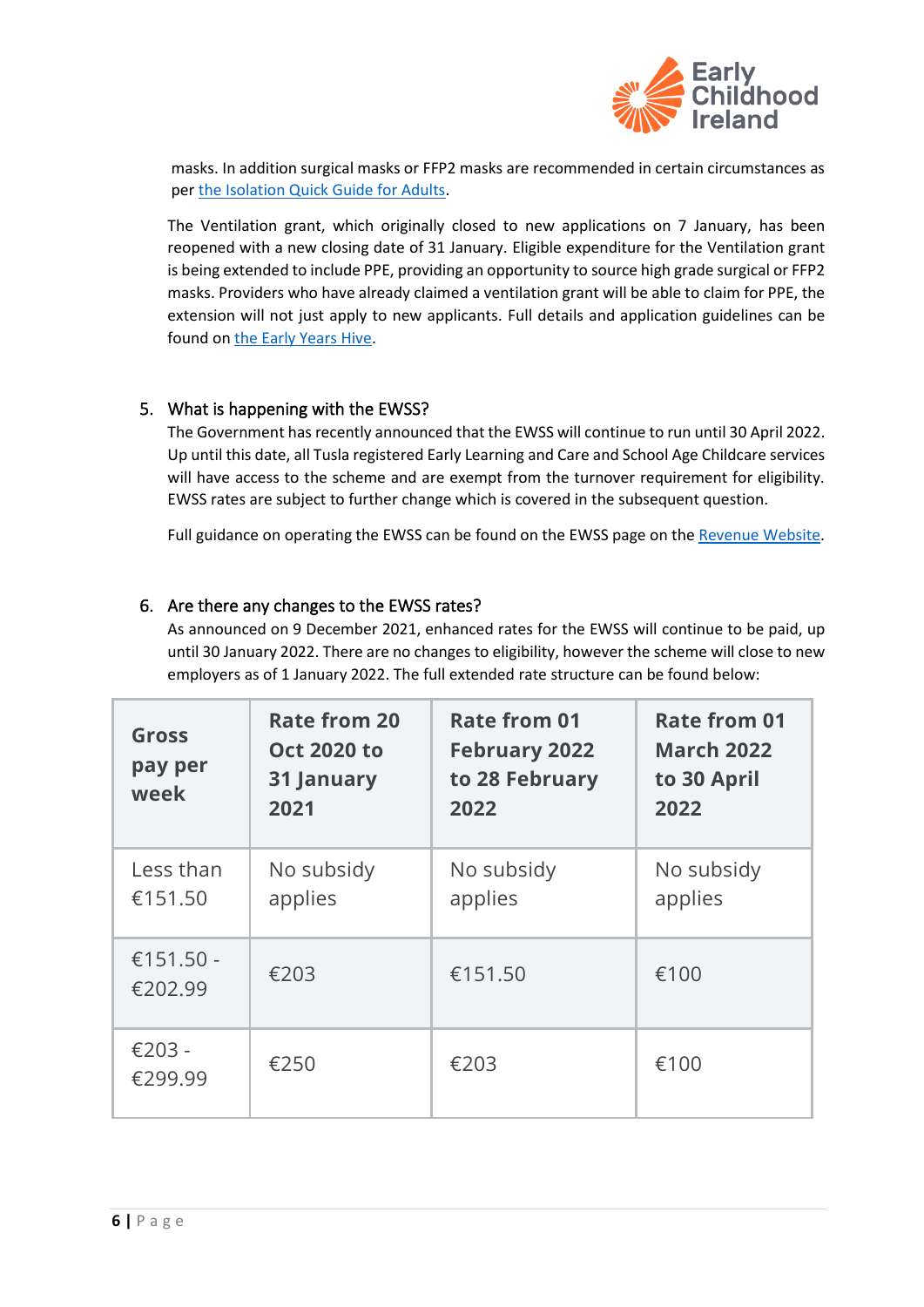

| €300 -<br>€399.99  | €300                  | €203                  | €100                  |
|--------------------|-----------------------|-----------------------|-----------------------|
| $€400 -$<br>€1,462 | €350                  | €203                  | €100                  |
| Over<br>€1,462     | No subsidy<br>applies | No subsidy<br>applies | No subsidy<br>applies |

#### <span id="page-6-0"></span>7. Can I use the EWSS to pay my staff during their annual leave?

Yes, the EWSS can be used to pay staff whilst taking their annual leave entitlement.

#### <span id="page-6-1"></span>8. When should staff isolate or restrict their movements?

Staff members should follow the restricted movement/isolation periods and advice as outlined by public health in the [Isolation Quick Guide for Adults.](https://www.hpsc.ie/a-z/respiratory/coronavirus/novelcoronavirus/algorithms/Isolation%20quick%20guide%20Adults%20and%20children%20from%20their%2013th%20birthday.pdf) Employers should support their employees in relations to isolation and restricted movements to prevent the transmission of COVID-19.

**It is also extremely important to remember that if a staff member has symptoms of any sort of respiratory infection, they should not be permitted to come to the setting even if they have received a negative result on a Rapid Antigen Diagnostic Test.**

# <span id="page-6-2"></span>9. If a staff member has been diagnosed with COVID-19, or has to restrict their movements (stay at home) or self-isolate due to being notified as a close contact, should I pay them on the EWSS?

We would advise providers to follow the normal procedure in their Sick Leave Policy.

Where staff are required to self-isolate or restrict their movements it is worth noting that the EWSS will operate as normal to ensure staff do not suffer a loss of earnings and can adhere to the self-isolating requirements.

If someone has been notified that they are a close contact, or have been diagnosed with COVID-19 they may be eligible for th[e Enhanced Illness Benefit.](https://www.gov.ie/en/service/df55ae-how-to-apply-for-illness-benefit-for-covid-19-absences/)

#### <span id="page-6-3"></span>10. **Do I pay a staff member that is absent for 5 days because they are a household close contact of a positive COVID case?**

If a staff member is isolating as a close contact of a positive COVID case in their household, they can apply for COVID enhanced illness benefit. COVID enhanced illness benefit can be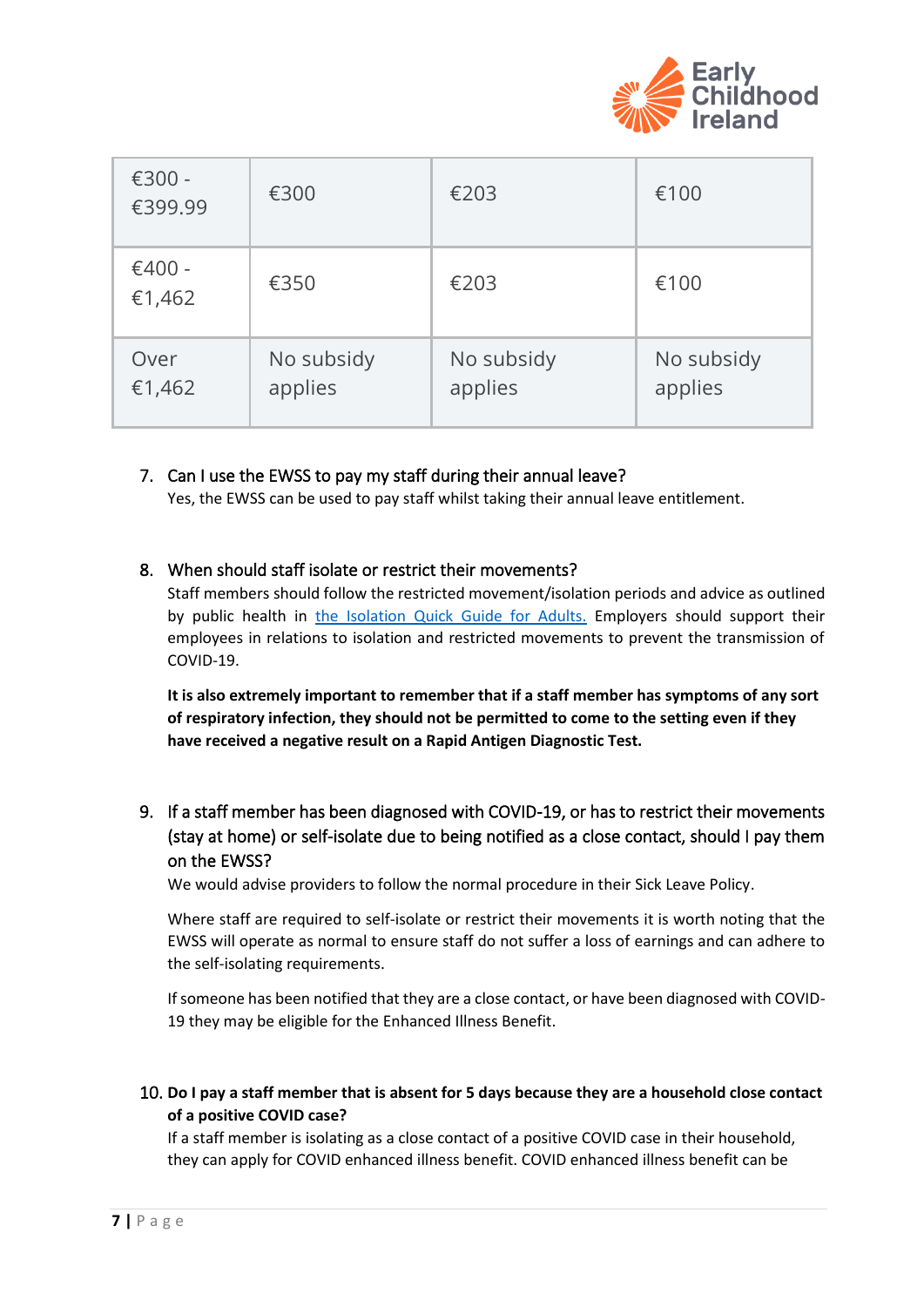

applied for if the staff member has been told to self-isolate by the HSE. More information available here: [COVID-19 enhanced Illness Benefit \(citizensinformation.ie\)](https://www.citizensinformation.ie/en/social_welfare/social_welfare_payments/disability_and_illness/covid19_enhanced_illness_benefit.html)

**It is also extremely important to remember that if a staff member has symptoms of any sort of respiratory infection, they should not come to the setting even if they have received a negative result on a RADT**

<span id="page-7-0"></span>11. If a staff member cannot come to work for health reasons, are they to be paid? What should you do in such circumstances?

As is always the case, the terms and conditions of employment are a matter for the employer and the employee. The employee should be asked to submit a medical certificate confirming that they are medically unfit to return to work. If the settings sick leave policy allows for payment for sick leave, then this should be followed and the EWSS will operate as normal for this staff member. Otherwise the employee should be advised to contact the DSP in relation to possible to entitlements t[o illness benefit.](https://www.citizensinformation.ie/en/social_welfare/social_welfare_payments/disability_and_illness/disability_benefit.html)

You can read more about the Enhanced Illness Benefit for Covid-19 on th[e Department of Social](https://www.gov.ie/en/service/df55ae-how-to-apply-for-illness-benefit-for-covid-19-absences/)  [Protection website.](https://www.gov.ie/en/service/df55ae-how-to-apply-for-illness-benefit-for-covid-19-absences/)

You can read more about the EWSS [in the EWSS page on Revenue.ie.](https://www.revenue.ie/en/corporate/communications/covid19/employment-wage-subsidy-scheme.aspx)

Staff members on certified sick leave accrue annual leave as normal.

<span id="page-7-1"></span>12. Our staff member has handed in their notice and advised they will not be returning to work now – What do we do about the EWSS and removing the staff from it?

The DCEDIY and Revenue have noted that the EWSS represents a method of paying staff wages and so does not change the conditions of contracts. The staff member could be asked to work the notice period from home, if this is in line with your service's notice policies, and notice should run as normal up to the final day and on that day the staff member should be removed from the EWSS. Otherwise, their final day will be the day they give their notice.

You can read more about the EWSS [here on the Revenue.ie website..](https://www.revenue.ie/en/corporate/communications/covid19/employment-wage-subsidy-scheme.aspx)

<span id="page-7-2"></span>13. A number of staff in my service have mentioned that they are considering travelling abroad. What should I do in this instance?

Travel restrictions have recently changed and up-to-date information is available on the [gov.ie](https://www.gov.ie/en/publication/77952-government-advice-on-international-travel/#travelling-with-children) website and we recommend to both employers and staff that this is checked regularly for updated advice and guidance.

Staff members who plan to travel must be aware of the quarantine periods, if any, required according to their vaccination status, destination or otherwise. Staff should keep themselves up to date on government guidance before and during their planned travel, and this should be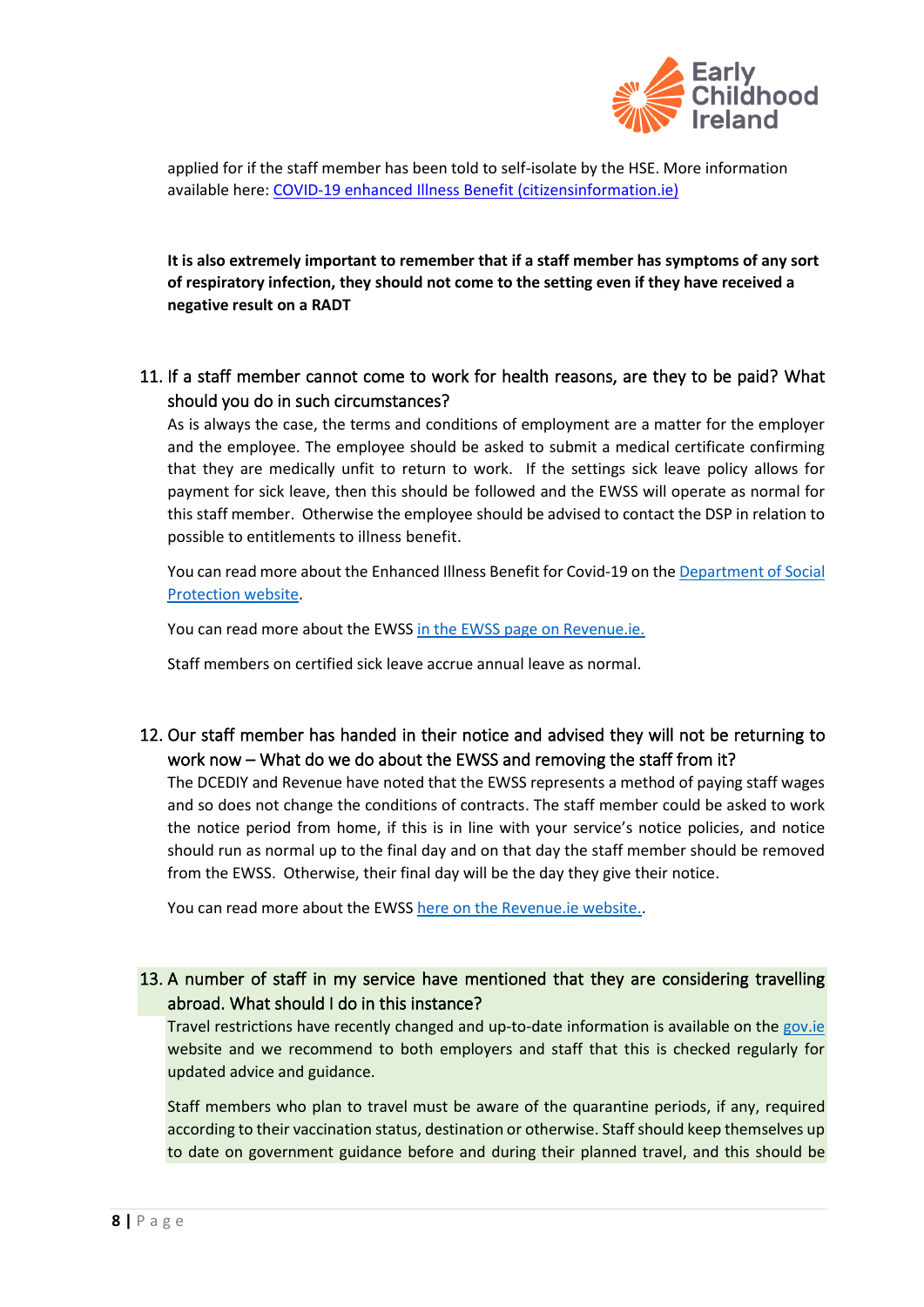

highlighted by employers. Staff members travelling must factor quarantine periods into their annual leave considerations before undertaking any travel.

Employers are remined to follow the measures set out in the [Work Safely Protocol](https://www.gov.ie/en/publication/22829a-return-to-work-safely-protocol/?referrer=http://www.gov.ie/en/publication/bb7fd-work-safely-protocol/) in relation to the return to work checklists and forms.

# <span id="page-8-0"></span>14. I am worried that my staff are not adhering to COVID-19 regulations outside the service and are going to gatherings. What can I do?

This is a very difficult situation, and adherence with the COVID-19 regulations should be encouraged amongst all staff. Staff should be aware of the responsibilities they have towards safeguarding the health, safety and welfare of children in the service and the health and safety of their fellow colleagues. However, employers should be aware that they are limited in controls they can place on staff outside of the workplace, and what staff can do in their personal time. Instead, encouragement can be provided on adherence to regulations, a support environment can be fostered to ensure staff understand their responsibilities and information can be provided on government guidance in place at the time.

Section 4 of the Work Safely Protocol "Worker Role – [Workplace and community settings"](https://www.gov.ie/en/publication/22829a-return-to-work-safely-protocol/?referrer=http://www.gov.ie/en/publication/bb7fd-work-safely-protocol/) provides guidance on the question.

<span id="page-8-1"></span>15. If an employee has not returned to work due to health reasons or they are self-isolating or restricting their movements can I make them take this as annual leave then? As per question 7 above, in such a situation you should be asking the employee to provide a medical certificate and as an employer you cannot require an employee to take annual leave for a certified period of illness or for covid related reasons.

#### <span id="page-8-2"></span>16. How do you deal with staff anxiety about working during the COVID-19 pandemic?

Public Health remains of the view that the Covid mitigation measures applying in Services are effective and appropriate and that early learning and childcare services can continue to operate at this time. It is important to note that, while no environment is without risk in relation to Covid-19, services can significantly reduce their risk level by closely following the expert guidance for ELC/SAC services which was provided by the HSE.

Employers should carry out regular risk assessments and communicate the results with their staff and outline the measures to be taken to eliminate the risks identified. Employers are reminded of their obligations under the Work Safely protocol including their obligation to appoint a Covid- 19 Worker Representative and the need to engage with this Representative, as set out in the [Protocol.](https://first5.gov.ie/userfiles/files/download/f91dda8fd810d9b3.pdf)

It is not possible to completely eliminate the risk of staff coming into contact with Covid-19 in the workplace, however, by following HSE guidance the risk will be minimised.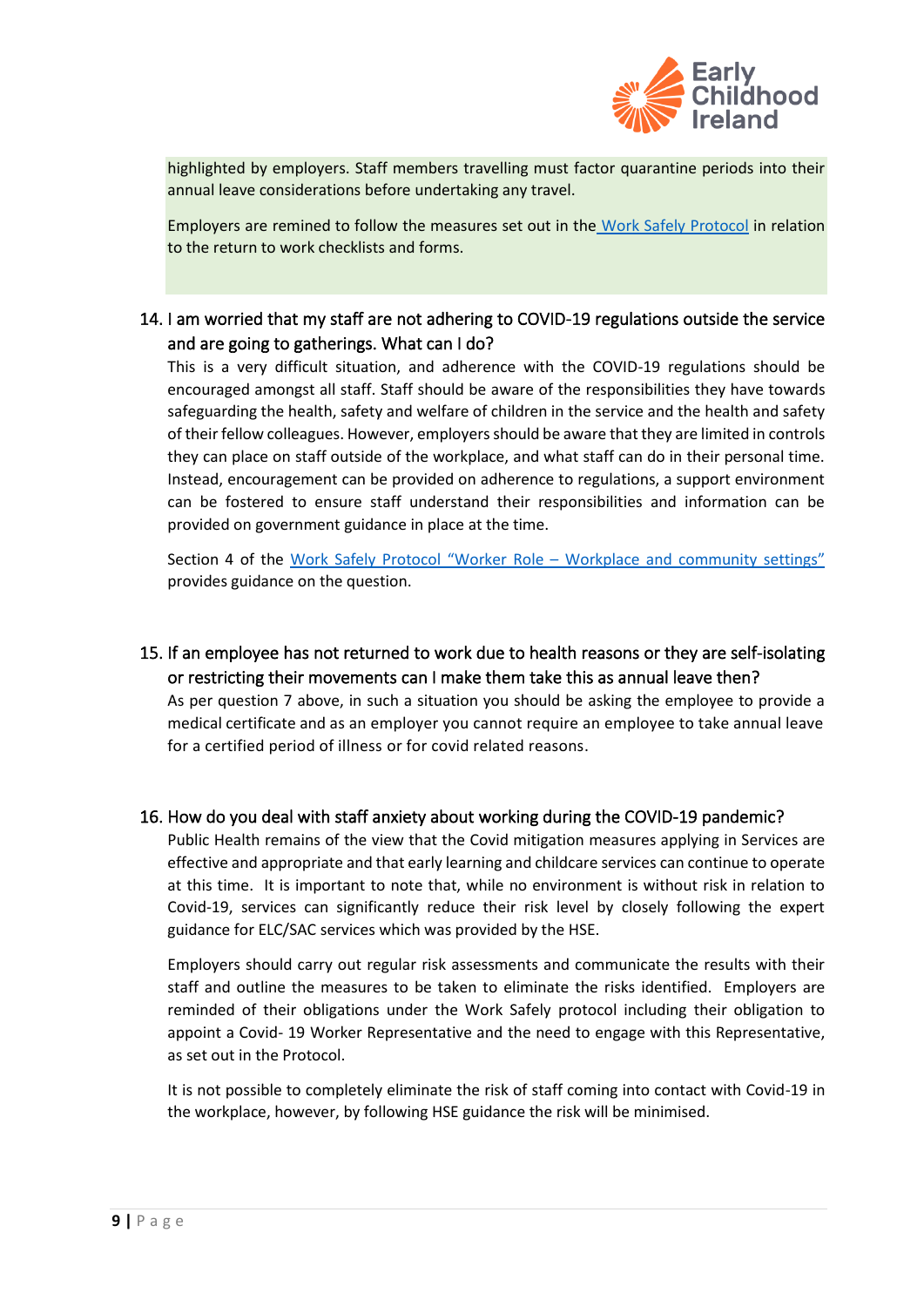

Both Employers and Staff should read in detail [COVID-19 Infection Prevention and Control](https://www.hpsc.ie/a-z/respiratory/coronavirus/novelcoronavirus/guidance/childcareguidance/Guidance%20for%20services%20providing%20childcare%20services.pdf)  [guidance for settings providing childcare during the COVID-19 Pandemic](https://www.hpsc.ie/a-z/respiratory/coronavirus/novelcoronavirus/guidance/childcareguidance/Guidance%20for%20services%20providing%20childcare%20services.pdf) and [the Work Safely](https://first5.gov.ie/userfiles/files/download/f91dda8fd810d9b3.pdf)  [Protocol COVID-19 Setting Preparation Plan Template.](https://first5.gov.ie/userfiles/files/download/f91dda8fd810d9b3.pdf)

Staff should also be encouraged to access any Employee Assistance Programmes(EAP) that may be available to them through their place of work, or through their Health Insurance, PRSA or Group Pension schemes. EAP schemes can provide vital counselling and mental health services for staff who are experiencing anxiety or stress.

If employers do not have an EAP in place, they can consider implementing one. EAPs are often affordable for employers and are best practice forsafeguarding employee mental wellbeing, for helping to improve staff retention and contributing to a positive work environment. Employers can make enquiries with providers such as VHI Ireland, Laya Healthcare or other providers. Alternatively, you can discuss with your representative organisation or financial and pension advisors for suggestions.

Early Childhood Ireland group scheme policy holders with Arachas already have access to their counselling helpline provided by Arag and can contact Arag at 01 670 7470 for details of, and how their employees can access it.

The Department of Health has also just launched the *[Healthy Workplace Framework](https://www.gov.ie/en/publication/445a4a-healthy-workplace-framework/) "which aims to support the growth of effective approaches to enhance health and wellbeing in the workplace".* The framework provides supports and tools for workplace wellbeing and enables staff engagement in the creation of wellbeing initiatives.

[The Work Safely Protocol on page 41](https://www.gov.ie/en/publication/22829a-return-to-work-safely-protocol/?referrer=http://www.gov.ie/en/publication/bb7fd-work-safely-protocol/) deals with Mental Health and wellbeing and provides details of the following supports.

The HSA has a range of supports, resources and advice such as:

- Dealing with stress as a result of the changes in a worker's personal and/or working life during COVID-19, and a free online risk assessment tool for addressing work related stress: WorkPositive.
- The Government's "In This Together Campaign" also provides information on minding one's mental health as well as tips on staying active and connected and may be useful for use by employers and workers.

#### <span id="page-9-0"></span>17. What if a staff member confirms they are vulnerable/lives with someone who is?

Th[e guidance from the HSE](https://www2.hse.ie/conditions/coronavirus/people-at-higher-risk.html) and the Return to work safely Protocol and the Work Safely Protocol [COVID-19 Setting Preparation Plan Template](https://first5.gov.ie/userfiles/files/download/f91dda8fd810d9b3.pdf) should be followed in relation to vulnerable people or those living with vulnerable people. If an at-risk or vulnerable worker cannot work from home and must be in the workplace, employers will make sure that they are preferentially supported to maintain a physical distance of 2 metres. It is recognised by the DCEDIY that, by its very nature, setting based childcare does not lend itself to remote working arrangements; however, employers should enable vulnerable workers to work from home where possible (e.g., administrative or support work, CPD training and other remote activities with the children).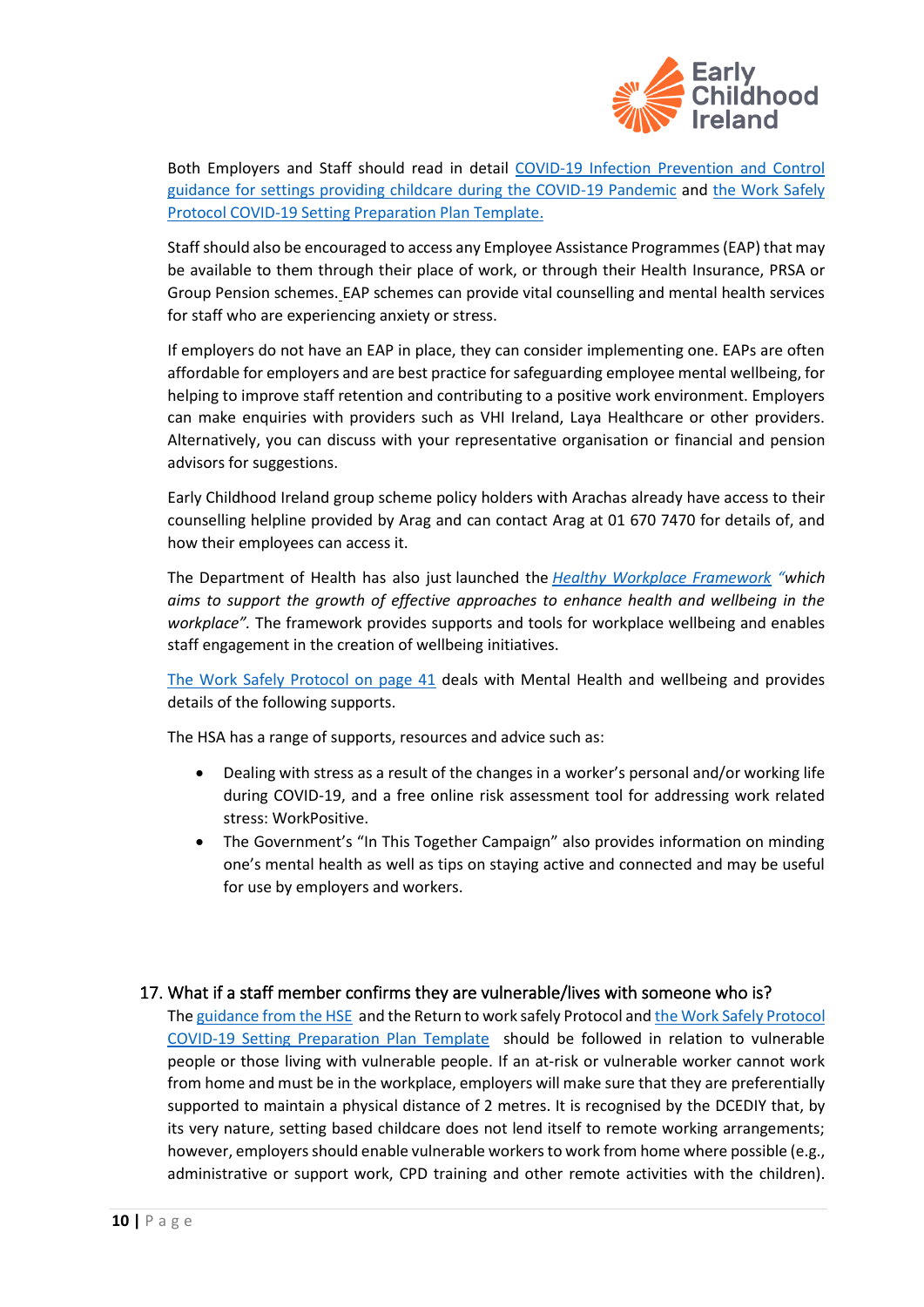

Where remote working cannot be facilitated then this should be discussed fully with staff members prior to them returning and any concerns considered and addressed by way of adjustments to their work where possible and if required. It is important to remind all staff that the risk of infection can be reduced significantly by following up to date guidance on infection control, respiratory hygiene, hand hygiene and cleaning control protocols.

Employers are reminded that all staff, including at risk or vulnerable workers may prefer to wear a face covering at all times in the setting, including when providing direct care to children. In such instances, employers are asked to support this choice.

Employers and Staff should also read in detail the [COVID-19 Infection Prevention and Control](https://www.hpsc.ie/a-z/respiratory/coronavirus/novelcoronavirus/guidance/childcareguidance/Guidance%20for%20services%20providing%20childcare%20services.pdf)  [guidance for settings providing childcare during the COVID-19 Pandemic](https://www.hpsc.ie/a-z/respiratory/coronavirus/novelcoronavirus/guidance/childcareguidance/Guidance%20for%20services%20providing%20childcare%20services.pdf) and the [Work Safely](https://first5.gov.ie/userfiles/files/download/f91dda8fd810d9b3.pdf)  [Protocol COVID-19 Setting Preparation Plan Template](https://first5.gov.ie/userfiles/files/download/f91dda8fd810d9b3.pdf)

# <span id="page-10-0"></span>18. What do I do if a staff member is unhappy or has a concern in relation to their work or their terms of employment?

Where an employee has a problem or concern that arises during the course of their employment, and it has not been resolved informally then they should be advised to raise it as a grievance using the Grievance Procedure for the setting. The employer should then use this procedure to ensure the concern is dealt with fully and fairly.

Employers are advised of their employees' right to representation when raising any issue through the grievance procedure as laid out in SI 146 of 2000 Industrial Relations Act 1990 Code of Practice on grievance and disciplinary procedures (Declaration) Order 2000. For the purposes of this Code of Practice, "**employee representative**" includes a colleague of the employee's choice and a registered trade union, which the employee is a member of.

[Code of Practice on Grievance and Disciplinary Procedures](https://www.workplacerelations.ie/en/what_you_should_know/codes_practice/cop3/)

#### 19. Should I facilitate staff with paid time off work to attend their vaccination appointments?

<span id="page-10-1"></span>Given that public health is encouraging the take up of the vaccine, staff should be supported by their Employer in every way to attend their vaccine appointments. This means Staff should be facilitated with reasonable time off work without loss of pay when the appointment is scheduled during working time or when they need time off work to travel to and or from their appointment. It is not good practice to require staff to take unpaid leave or to take the time as annual leave, in circumstances where the EWSS is available to employers to support with wage costs of facilitating staff attending their vaccine appointment.

Employees should be asked to notify their employer as soon as possible after they receive the text message confirming their appointment.

The [Work Safely Protocol](https://www.gov.ie/en/publication/22829a-return-to-work-safely-protocol/?referrer=http://www.gov.ie/en/publication/bb7fd-work-safely-protocol/) also deals with various points to be considered in relation to Vaccination, see section D14 on page 34.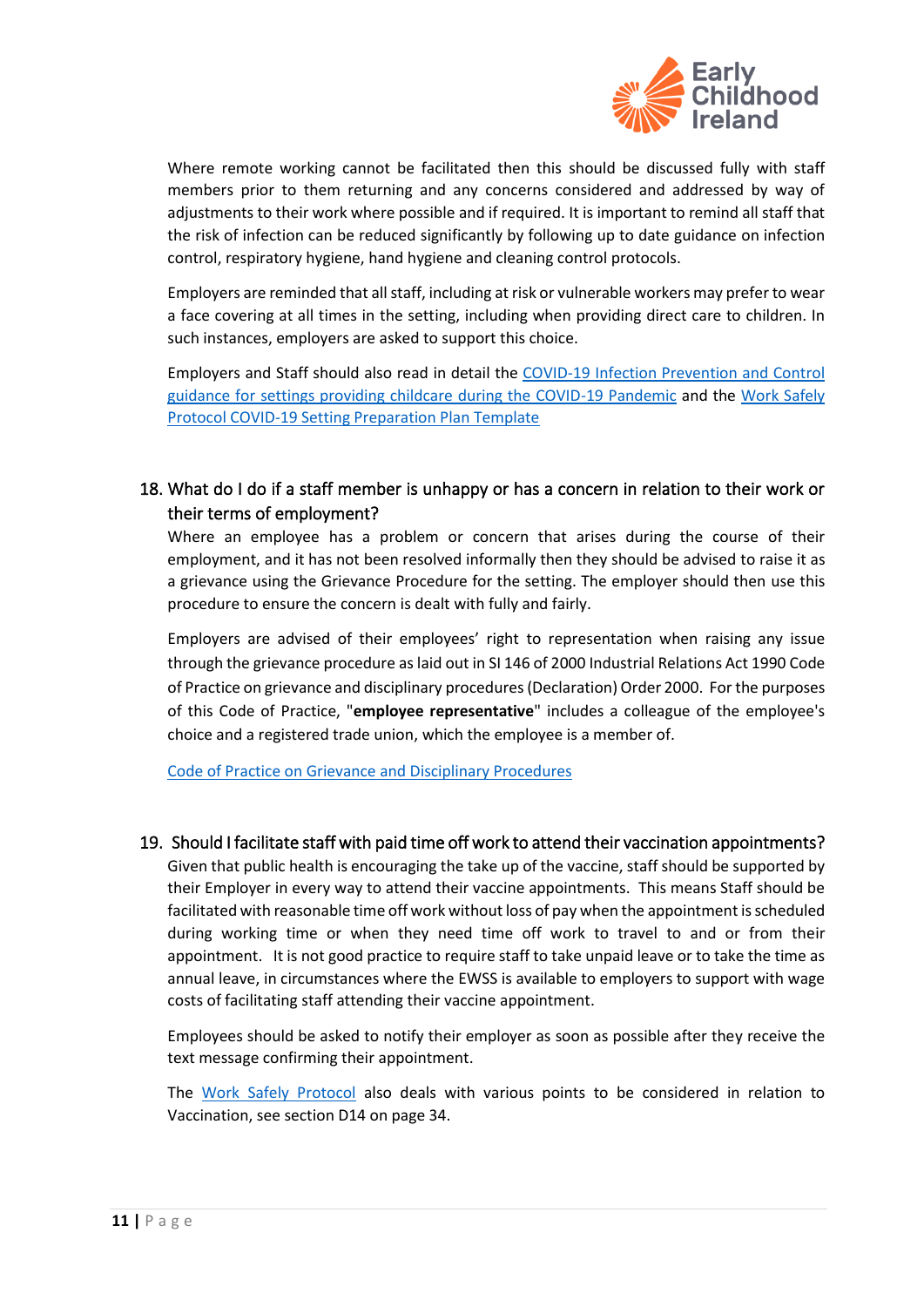

#### 20. I have staff who do not want to take the COVID-19 Vaccine, what should I do?

<span id="page-11-0"></span>Currently in Ireland vaccines are not mandatory, and uptake for one of the COVID-19 vaccines is voluntary. Therefore, employers cannot compel their employees to take the vaccine. Employers should also note that they also cannot compel employees to tell them whether they intend to get vaccinated or not.

However, if an employee decides not to avail of the offer of a vaccination, and the employer is made aware of this by the employee then the employer must review their risk assessment in line with the guidance in th[e HSA Work Safely Protocol.](https://www.gov.ie/en/publication/bb7fd-work-safely-protocol/)

#### <span id="page-11-1"></span>21. Can we use Rapid Antigen Diagnostic Tests (RADTs) in our setting?

The Department of Children, Equality, Disability, Integration and Youth in conjunction with the HSE and Public Health has set out scheme for the use of RADTs where a child has tested positive for COVID-19 in a pod. Parents, children and staff will now have the opportunity to administer RADTs where they have been notified as contacts within a pod. More information on this scheme can be found i[n the DCEDIY press release and letter to providers and parents.](https://www.gov.ie/en/press-release/36fc8-minister-ogorman-announces-launch-of-antigen-testing-programme-for-early-learning-and-childcare-services/)

It remains important to remember that the National Public Health Emergency Team has urged caution on the use of RADTs that are available domestically. It's important to ensure you are following [HSE Guidance on their use,](https://www2.hse.ie/conditions/covid19/testing/antigen-testing/) and taking note of the following considerations:

- RADTs should carry a CE mark with a 4-digit number and are most effective when used in accordance with the manufacturer's instructions.
- RADTs should be used under the advice of trained medical professionals and should meet the minimum performance requirements [as set out by HIQA.](https://www.hiqa.ie/reports-and-publications/health-technology-assessment/rapid-hta-alternative-tests-detect-current)
- RADTs are best used in conjunction with the public health contact tracing system, and all positive RADT results should be confirmed by a HSE approved PCR test.
- Strict data protection measures should be put in place to safeguard the personal data of employees being tested.
- RADTs are most effective when there is a large viral load present. If viral loads are low, the results may not be sufficient in finding cases.
- Self-swabbing can be a difficult task, this video provides a helpful instruction for administering [the test.](https://www.youtube.com/watch?v=zjJqOzyyRL4)
- False positives and false negatives can happen, particularly if the tests are incorrectly used.

It is advisable that any setting planning to use these tests to take careful note of the above considerations. Employers should consult with workers and their representatives as well as the Lead Work Representative and the Safety Representative before introducing a RADT testing regime. Agreement should be reached on a process for workers who do not wish to take part in the RADT testing. Information is included in th[e Work Safely Protocol](https://enterprise.gov.ie/en/Publications/Publication-files/Work-Safely-Protocol.pdf) on pages 30 to 33.

We would also advise careful review of [the HSA Checklist](https://www.hsa.ie/eng/topics/covid-19_coronavirus_information_and_resources/covid-19_business_supports/business_supports/work_safely_templates_checklists_and_posters/employers-checklist-no-10---radts--12-aug-2021.pdf) before considering the implementation of rapid resting in your service, and particularly when implementing the new scheme. We would recommend a thorough policy is drawn up before use that clearly outlines how and when tests are used, why they are being used, how data is collected and stored, what occurs in the case of a positive, and what occurs in the case of a false positive. We would also recommend discussing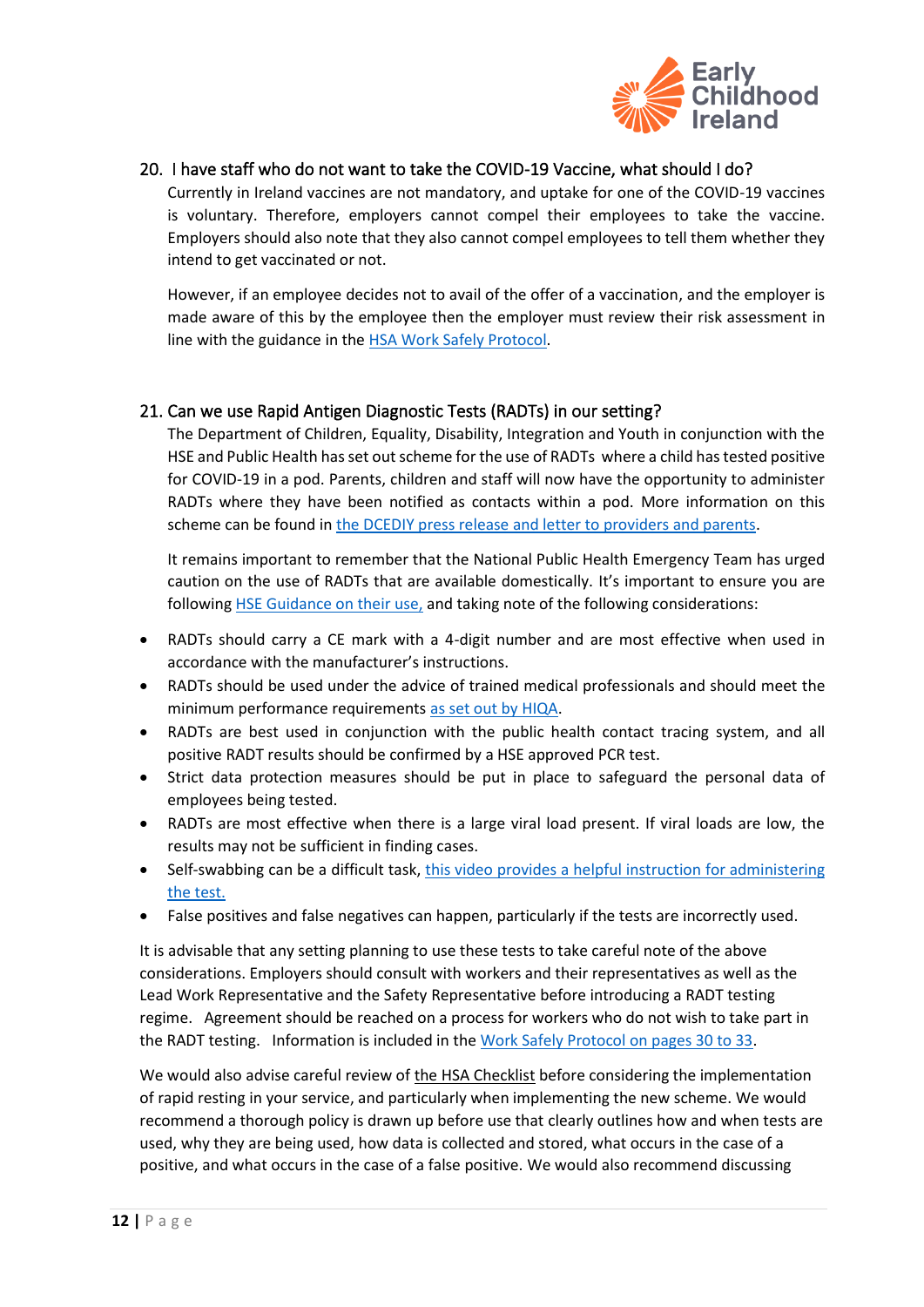

with your staff members the possibility of introducing rapid testing as a health and safety measure and discuss how your service might successfully trial or introduce this. Consider what is set out in the above HSA checklist then as a team draft the policy around it, with the aim of increasing buy in and sign ups to the scheme.

**It is also extremely important to remember that if a staff member has symptoms of any sort of respiratory infection, they should not be permitted to come to the setting even if they have received a negative result on a RADT.**

#### <span id="page-12-0"></span>22. Can I employ students with Garda vetting if I am short staffed during this time?

All employers will still be subject to the Child Care Act 1991 (Early Years Services) Regulations 2016 and the Child Care Act 1991 (Early Years Services) (Amendment) Regulations 2016 for early learning and care settings and the Child Care Act 1991 (Early Years Services) (Registration of School Age Services) Regulations 2018 for school age childcare provision. As such, any requirements under the regulations, such as vetting and qualifications, will still apply.

Specifically, regarding qualifications requirements, it should be noted that school age childcare does not currently have a minimum qualifications standard established. Further, for early learning and care, some current students may already have received a Letter of Eligibility to Practise in the sector and thus will be permitted to work under the Regulations.

However, on a temporary basis DCEDIY has arranged an accelerated process for assessment of equivalence with the level 5 minimum qualification requirement for students currently enrolled on a recognised level 6, 7 or 8 course. Students who are approved through the accelerated assessment process will receive a "Letter of Temporary Permission to Practise" from DCEDIY.

Further information on how students can apply for a "Letter of Temporary Permission to Practise" can be found [here.](https://www.gov.ie/en/organisation-information/e2f90-temporary-student-recruitment-in-early-learning-and-care-settings-during-the-covid-19-pandemic/)

#### <span id="page-12-1"></span>23. Did staff who were laid off accrue annual leave?

Where staff members were laid off temporarily due to the reduction in work, they do not accrue annual leave for the lay off period. Staff who were laid off are entitled to leave accrued before layoff commenced. Upon return, such annual leave should be taken within the appropriate leave year or with consent, within 6 months of the relevant leave year. It will be necessary to discuss and agree with your employees about scheduling of this leave and whether it is necessary to facilitate a carry over into next year if leave cannot be taken due to business constraints.

# <span id="page-12-2"></span>24. What do you do if a staff member is off on sick leave due to Covid-19 and then wants to return to work?

Sick leave and return to work should be managed in line with the sick leave policy in your Staff Handbook. It is recommended that this policy be updated in line with current best advice around Covid-19. Staff members should follow the restricted movement periods and advice as outlined in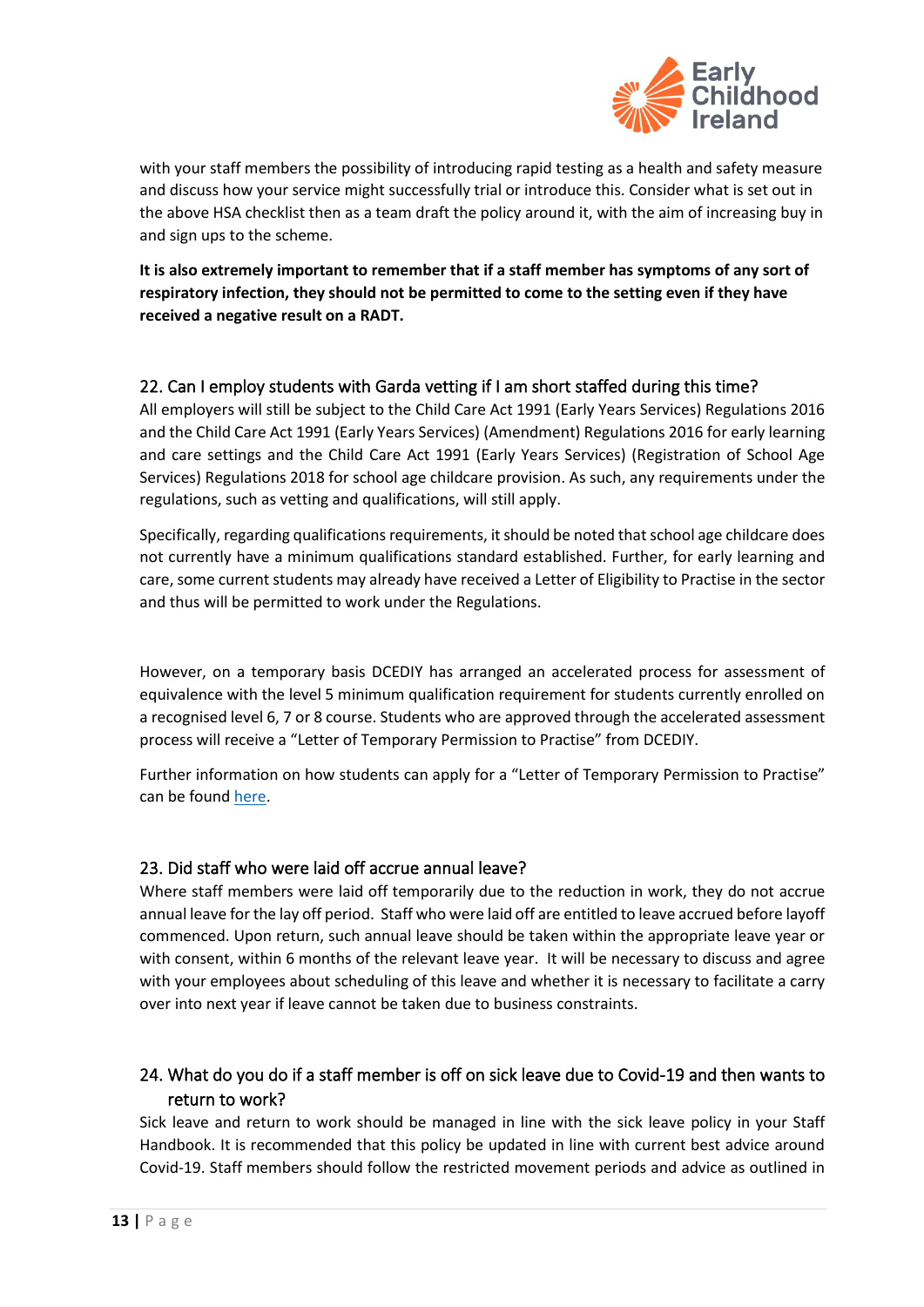

[the Isolation Quick Guide for Adults.](https://www.hpsc.ie/a-z/respiratory/coronavirus/novelcoronavirus/algorithms/Isolation%20quick%20guide%20Adults%20and%20children%20from%20their%2013th%20birthday.pdf) Upon their return they should complete the relevant forms and checklists contained in the Return to Work Safely Protocol -COVID-19 Setting Preparation Plan Template and liaise with their manager and the Settings Worker Representative.

If a staff member is told to [self-isolate,](https://www2.hse.ie/conditions/coronavirus/self-isolation-and-limited-social-interaction.html#self-isolate) [restrict their movements](https://www.citizensinformation.ie/en/health/covid19/covid19_isolation_and_restricting.en.html) or diagnosed with COVID-19, they can apply for a [COVID-19 enhanced Illness Benefit payment.](https://www.citizensinformation.ie/en/social_welfare/social_welfare_payments/disability_and_illness/covid19_enhanced_illness_benefit.html)

Both employees and self-employed people can qualify for the COVID-19 enhanced Illness Benefit.

### <span id="page-13-0"></span>25. We have a staff member who is returning to the setting after period of maternity leave, can we get EWSS for that staff member?

Employees can be added to the EWSS at any time during its operation, up until the scheduled end date of 30 April 2022. Therefore, when an employee returns from maternity leave the subsidy should be claimed for them in the payroll submission in the usual way.

You can read more about the EWSS [here.](https://www.revenue.ie/en/employing-people/documents/ewss/ewss-guidelines.pdf)

#### <span id="page-13-1"></span>26. Staff who are pregnant are worried about the risk to them. What do I need to do?

Current public health advice suggests that pregnant women are no more likely to become infected with COVID-19 than women of a similar age who are not pregnant (se[e more information here\)](https://www2.hse.ie/conditions/coronavirus-and-pregnancy.html)

However pregnant employees may have particular anxieties in relation to attending work and as an employer it's important that such anxieties are given due consideration. Where an employee is pregnant and has expressed concerns about attending work then they should be advised to talk to their GP in relation to this and discuss whether they are medically fit to attend whether for physical or mental health reasons. Where they are not medically fit to attend work and have a medical certificate then your normal sick leave policy will apply. They may have an entitlement to illness benefit and should contact their social welfare office to discuss options and eligibility. You can read more about illness benefit at the Department of Social Protection [website.](https://www.citizensinformation.ie/en/social_welfare/social_welfare_payments/disability_and_illness/disability_benefit.html)

The Safety, Health and Welfare at Work (General Application) Regulations, 2007, requires all hazards associated with pregnancy and the work to be identified and any risk to the health and/or safety of the employee assessed. You can read more about pregnancy at work and risk assessments [here from the Health and Safety Authority.](https://www.hsa.ie/eng/Workplace_Health/Sensitive_Risk_Groups/Pregnant_at_Work_FAQ_Responses/) If your risk assessment identifies a particular risk to a pregnant employee and that risk cannot be removed, then you can put the employee on health and safety leave. You can read more about Health and Safety Leave and benefi[t at Citizens Information here.](https://www.citizensinformation.ie/en/social_welfare/social_welfare_payments/social_welfare_payments_to_families_and_children/health_safety_benefit.html) The employee should be advised to contact Social Welfare themselves to discuss the benefit options and eligibility.

#### <span id="page-13-2"></span>27. Does my staff handbook need to be changed and updated now?

It may be necessary to update your staff handbook to reflect operational changes in your service as per the various Covid-19 guidelines. It would therefore be good practice to review the handbook and update it where necessary.